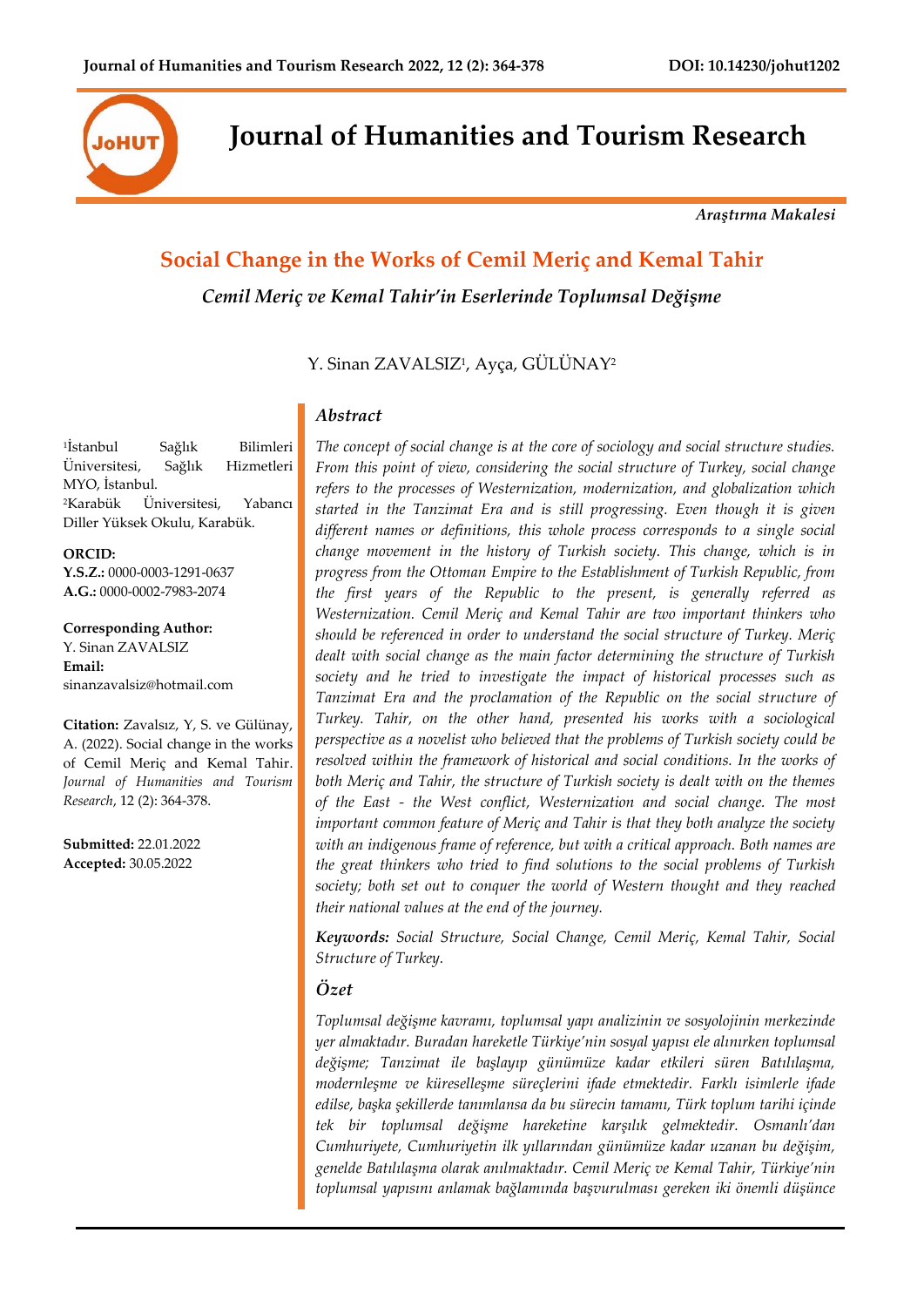*adamıdır. Meriç, Türk toplum yapısını belirleyen temel etmen olarak toplumsal değişmeyi ele almış; Tanzimat Devri, Cumhuriyetin ilanı gibi tarihsel süreçlerin Türkiye'nin toplumsal yapısındaki etkilerini gözlemlemeye çalışmıştır. Tahir ise, Türk toplumunun sorunlarının tarihî ve sosyal şartlar çerçevesinde çözüme kavuşabileceğine inanan bir romancı olarak eserlerini sosyolojik bir bakışla ortaya koymuştur. Hem Meriç'in hem Tahir'in eserlerinde, Türk toplum yapısını; Doğu-Batı çatışması, Batılılaşma ve toplumsal değişme ekseninde ele aldıkları görülmektedir. Meriç ve Tahir'in en önemli özelliği; yerlilik ekseninde, fakat eleştirel bir yaklaşımla toplumsal çözümlemeler yapmasıdır. Türk toplumunun sosyal sorunlarına çözüm bulmaya çalışmış olan iki isim de Batı düşünce dünyasını fethetmek üzere yola çıkmış ve yolculuk sonunda kendi millî değerlerine ulaşmıştır.*

*Anahtar Kelimeler: Toplumsal Yapı, Toplumsal Değişme, Cemil Meriç, Kemal Tahir, Türkiye'nin Toplumsal Yapısı.*

## **1. INTRODUCTION**

Societies are not static structures that remain the same and do not change (Marshall, 2009: 136). Social change is a universal and inevitable process experienced within the framework of each society's own dynamics; it is a historical event (Tolan, 2005: 279; Arslantürk & Amman, 2011: 423; Ozankaya, 1973: 47). When social change occurs, the relations that make up the social structure and the social institutions that regulate these relations also change (Bottomore, 2015: 313). Accordingly, social change refers to an interactive process. The concept of social change deals with the changes in the social context in an objective way, without making a value judgment.

Sociology originates in the necessity of explaining the sweeping changes in the social structure ushered in by the French Revolution and the Industrial Revolution. Therefore, social change has been one of the most important subjects of sociology. Cemil Meriç and Kemal Tahir also consider social change as a fundamental social problem. In this study, the social change approaches of Meriç and Tahir has been analyzed both at the conceptual level, that is, in the context of contemporary sociological theories; and at the factual level, that is, in the context of their perspectives on Turkey's social change process.

## **2. SOCIAL CHANGE**

Dramatical changes in the social structure in the period following the 1789 French Revolution and the mid-eighteen-century Industrial Revolution were the reasons that prepared the emergence of sociology as a science. The attempts to explain the structural changes of societies and social institutions resulted in sociological analysis. Therefore, social change has always been one of the main subjects of sociology.

Social change is a phenomena that has existed throughout history consistently influenced by various factors. Change can occur as a result of geographical mobility and population density arising from population growth. As well, it can be rooted in state and government policies, social movements created by non-governmental organizations, social processes that begin through discovery and expansion, technological developments, international political and economic changes (Marshall, 2009: 136; Arslantürk & Amman, 2011: 440).

Saint-Simon, as an early social theorist, has a great effect on Meriç and his social analysis. On the social change, Saint-Simon's ideas developed in two different ways. On one hand, he wanted to preserve society. On the other side, he realized the need for social reforms, especially in the economic system (Ritzer, 2010: 15).

August Comte, who had an enormous influence on later sociological theorists, was one of the first theoreticians concerned with social change, besides social statistics. To analyze the laws of social life, both social statistics and social dynamics were given importance. Though, he reflected those social dynamics significantly influences the scientific analysis of the society (Ritzer, 2010: 15).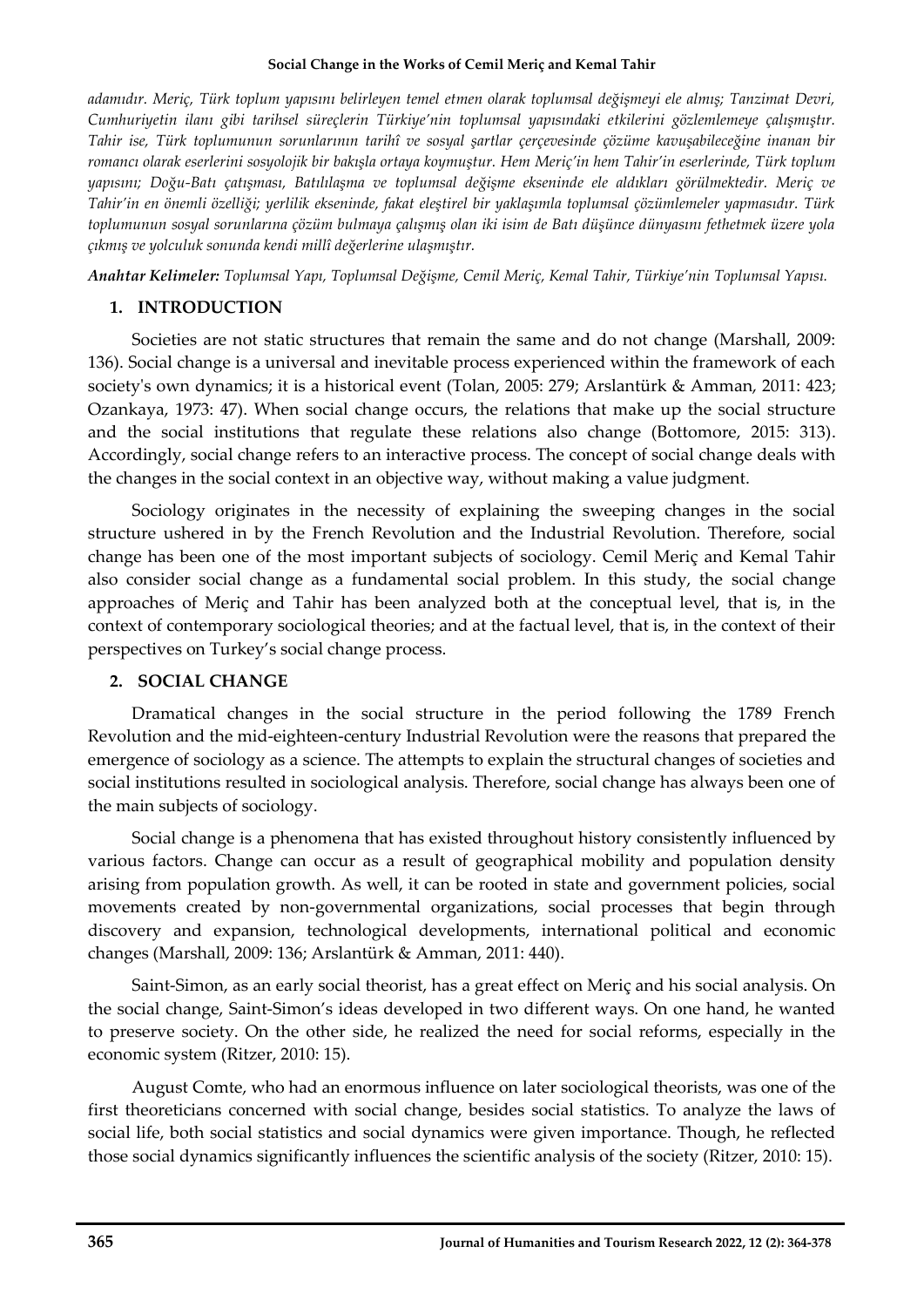Emile Durkheim's view of social change is more of an evolutionary nature (Haferkamp & Smelser, 1992: 182). In his work titled Division of Labor in Society, he states that changes in the division of labor have a significant impact on the social structure. Durkheim built his social change analysis on the basis of the way the individual brings the society together and the form of social solidarity established by the individual. According to him, one of the main causes of social change is population growth and the growing division of labor. In traditional civilizations, family and society was self-sufficient, there was a low division of labor, and the social structure was characterized by mechanical solidarity. In contrast, specialization of tasks and increasing social differentiation shapes the modern society (Durkheim, 1960: 57; 268; Ritzer: 2010: 85). These new forms of social organization resulted in the evolution of the social structure, in which division of labor has become much more complex, from the mechanical solidarity to an organic one (Slattery, 2011: 115).

As a result of social change, modern society is integrated with a bond of organic solidarity. Mutual interest and economic dependence have transformed modern society into a structure that can survive with cooperation.

According to Karl Marx, who examines social change within the framework of dialectical materialism, history is an ongoing process, and the basic dynamic of this progress is economic development. Society consists of social, political, and ideological institutions (state, law, family, etc.) and these institutions are shaped by the economic infrastructure consisting of productive forces, instruments of production and relations of production. Those who own the means of production and those who take an active role in the production process are in a dialectical relationship. The dialectical relationship means that the social structure is in constant conflict with its opposite. Capital owners increase the exploitation of the workforce in order to maintain their profits, and thus class struggle deepens (Marx & Engels, 2013: 30-41; 61; 63; Slattery, 2011: 103; 105; Arslantürk & Amman, 2011: 435; Kongar, 1995: 121). Working class sells its labor in the production process but cannot buy the product it produces in the mode of production that aims for profit. This alienation pushes the working class to struggle to change the mode of production, and this struggle ushers in a new society with a new economic system through revolution (Hughes, Sharrock & Martin, 2003: 52). Such a revolution, in which the mode of production changes, transforms ideas and institutions as well as production process and property relations (Lefebvre, 1905: 52). The entire social structure, such as family relations, state structure, property relations, classes and division of labor, undergoes changes following the mode of production. In summary, according to Marx's materialist conception of history, social change is a prospective, essential, and predictable process arising from conflict (Marx & Engels, 2013: 54-55; 61; Arslantürk & Amman, 2011: 435).

Max Weber, who wrote The Protestant Ethic and the Spirit of Capitalism by examining the great changes led by the Industrial Revolution and capitalism, indicates that there are connections between social change and religion. Contrary to Marx, he thinks that non-economic factors play a key role in the changes of modern society (Giddens, 2006: 92). Accordingly, religious belief has a great place among the reasons that trigger the pressure required for social change (Weber, 2011: 76). Weber (1949: 27), who criticizes those who analyze social change with the concept of progress, also rejects the single-factor view and argues that change should be approached from a pluralistic perspective, and that change may arise from many unpredictable reasons (Ritzer, 2010: 27; Swingewood, 1998: 168). He sees the rationalization process as one of the results of social change in modern societies and states that the rationalized society loses the warmth and humanity of social life and moves away from the things that make sense of human existence (Weber, 2011: 155-156). Emphasizing the importance of authority while addressing the factors that play a role in change,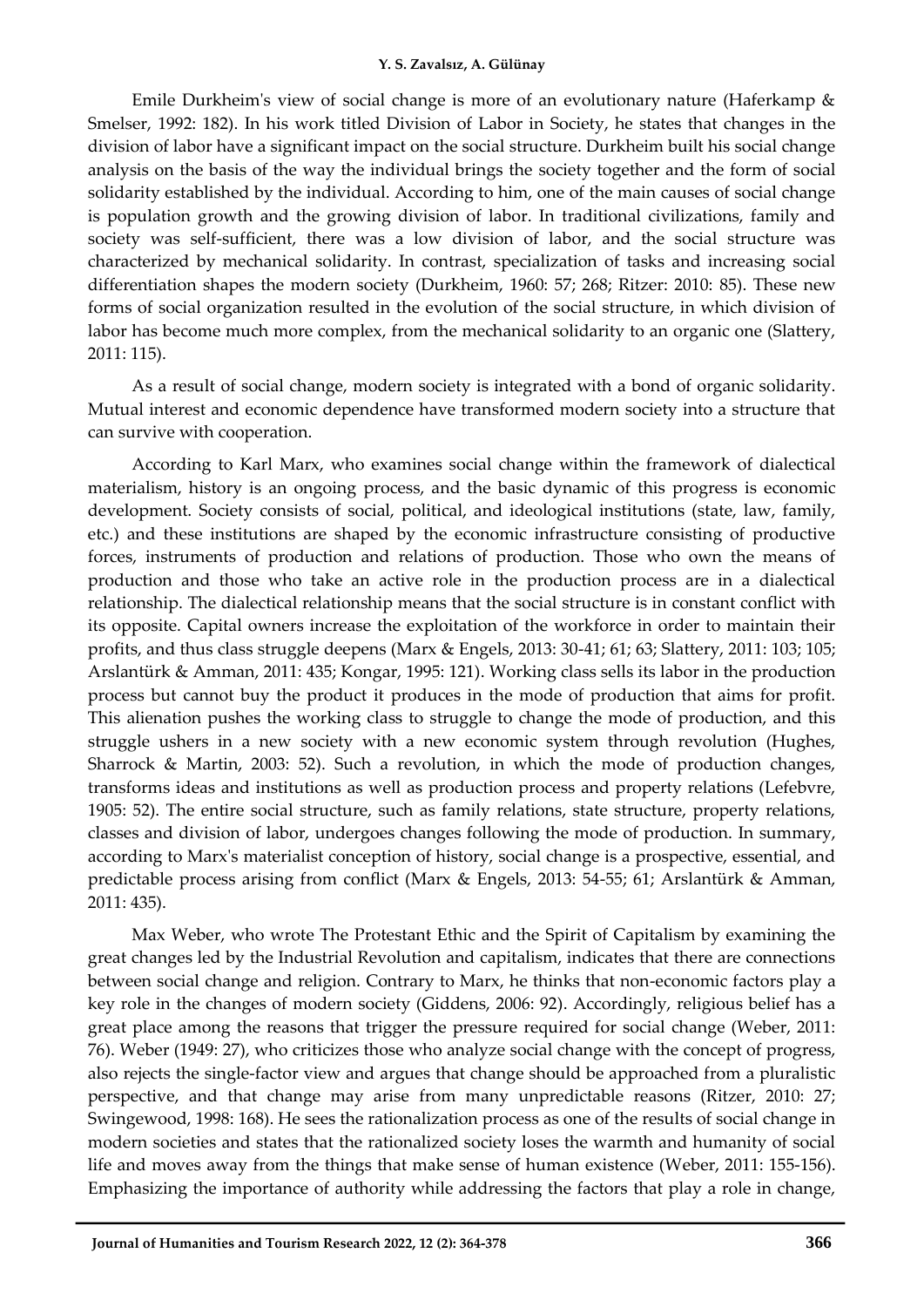Weber implies that social change will begin thanks to rationalization and bureaucratization, but charismatic authority will be required to maintain it (Ritzer, 2010: 133).

## **3. SOCIAL CHANGE IN CEMIL MERIÇ**

Meriç emphasizes the subject of social change in his works. However, he has dealt with social change from a negative point of view. According to him, social change is a process which results in colonization, materialization, and alienation.

Meriç declares that in every age social change occurs through the interaction of civilizations. Additionally, he defines the East as a civilization that has inspired the world for centuries (Meriç, 2015a: 149). As a result of the technical, economic, scientific and cultural changes experienced by the West, two civilizations have had a one-way interaction; from the West to the East (Meriç, 2016a: 99). According to Cemil Meriç, Eastern civilizations had been coming to the end of their glory and the Western society wanted to destroy the weakening Eastern civilizations. Therefore, the West presented the innovations it experienced as a necessity and a must for civilization and aimed to colonize the East (Meriç, 2009: 30). As stated in Meriç, colonization, which is hidden behind various names, plays an important role in social change. Exploitative practices of the colonialists were first called as "Europeanization" and then "Westernization", and finally when these are considered repulsive, it was called "modernization". Yet, the exploitation has been continued under all these names (Meriç, 2016a: 99). Meriç approaches the colonization/colonialization process as an economic and cultural result of social change. The colonization process includes results such as development and capitalization as well as the processes of Europeanization, Westernization and modernization.

Meriç states that "Europeanization" is the first phase of the colonization process and it emerged in the 16th century. Since then, Europe, which has been "an uneasy spirit that has not been able to establish its order" has used this name to spill blood on the world. "Europeanization" aims to provide those social systems which are suitable for Europe to invade non-European societies. Therebeside, it intends to inspire exploited peoples to be like their masters (Meriç, 2009: 33; 38; 43; 45). In spite of all, Meriç thinks that there are two completely different societies and that it is not possible for them to resemble each other (Meriç, 2016b: 25).

According to Meriç, "Westernization" is an expression which was made up by our enemies to hide their exploits. "Europeanization" changed into "Westernization" after the loss of power in Europe and the emergence of the imperial aims of the USA on the world stage. However, Eastern civilizations became conscious and understood the imperial aims behind "Westernization" and found this word disturbing. As a result, "modernization", which is a more comprehensive concept, has replaced Westernization (Meriç, 2009: 32; 45; 2016b: 25).

Meriç considers modernization as an economic-based social change on the axis of development-underdevelopment. In the classification and comparison of societies, cultural or geographical features are not regarded but economic success is taken as a criterion. Societies that are considered underdeveloped or outdated aim to accelerate social change by achieving economic success through social and political planning. For Meriç, "modernization" is the name given to this process and it functions as a model of social change. He also remarks that "modernization" is a cultural assimilation (Meriç, 2009: 46-49; 99). For the sake of "modernization" he mentions, we adopt the spiritual values of the West and move away from our own values and finally become alienated from ourselves. Since modernity and anachronism, development and underdevelopment are determined within the framework of the criteria determined by the West, they represent a onesided reality (Meriç, 2016b: 25).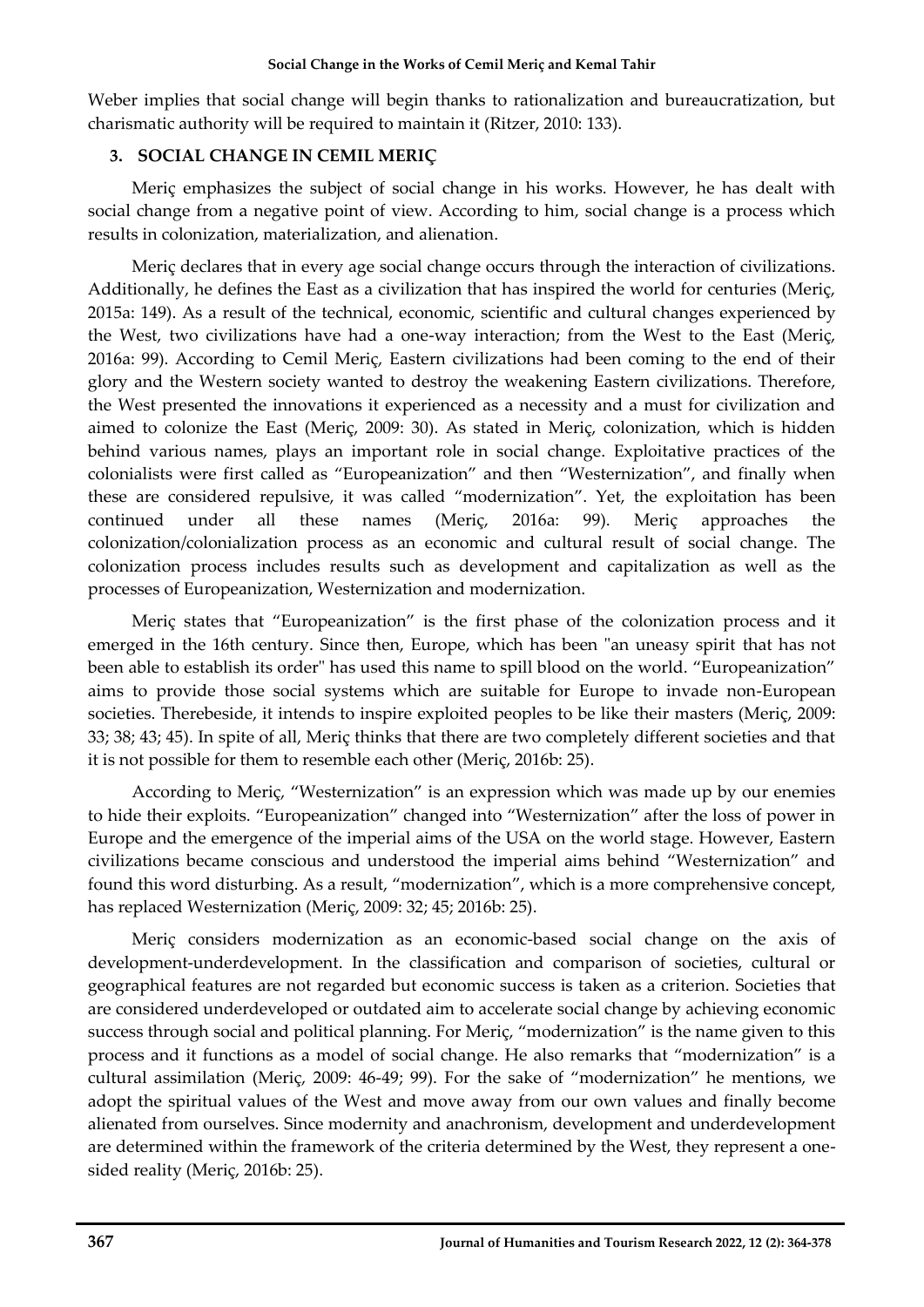Meriç considers capitalization or industrialization as a social change in the economic field. He sees colonization as a process determined by the capitalist economy, and he quotes "The history of modern colonization is an aspect of the history of capitalism." (Meriç, 2009: 93). In order for industrial development to be possible in the East, it was necessary to adopt a capitalist economic system accepted by the West, which dominates the industry (Meriç, 1992: 162). Thus, the East industrialized in order to modernize, and it became capitalist in order to industrialize. The international relations of Western countries are shaped by the politics of colonization. Therefore, the capitalization process of the Eastern society has been used as an opportunity of new markets for the goods produced by the West. Western politics considered it necessary to change the habits and behaviors of the local society in order to make them buy the goods. In this manner, unindustrialized countries have been culturally exploited (Meriç, 2009: 439).

Meriç criticizes materialization as another result of social change. The materialization process also includes the stages such as rationalization and commodification. The development of science and positivist thought has caused rationalization; thereafter society has become commodified, materialized and lost its values with the effect of rationalization (Meriç, 1999: 357).

Meriç criticizes to approach positivism with a progressive point of view, and he estimates it as a process with heavy consequences. Positivism means "non-metaphysical" or "non-theological". From this point of view, he thinks that positivism is an ideology against religious and spiritual values (Meriç, 1999: 35; 290). For him, while the positivist Western societies were strengthened financially, they lost power and remained incomplete spiritually. He said; "They killed their soul, turned their back to the universe, became alienated to the great, eternal and absolute truth. In a word, they sold their souls to the devil." (Meriç, 2016a: 241).

As reported by Meriç, rationalization is one of the factors that confronts the society with the result of materialization. Rationalism means rationalness, according to him, and the European understanding of rationalism does not correspond to reason, which has a special place in Islam. In Islam, the human mind is a way to realize the divine wisdom. The Western rationalist understanding does not accept any phenomenon as real unless the human mind can reach it (Meriç, 2016a: 327; 1984: 66; 78). Rationalization is a curse that has affected all areas of social life (Meriç, 2016b: 18) and its main purpose is to destroy spirituality and to establish morality on foundations other than theology (Meriç, 1984: 22). Rationalism, by rejecting holiness and making individuality an independent external reality, causes a rupture of relations between the individual and society (Meriç, 2009: 335). The rationalist view was both shaped by the influence of capitalism and bureaucracy and also created capitalism and bureaucracy. Meriç describes rationalism as a covering on the murders and ingloriousness of capitalism and notes that it enslaves the individual by commodification (Meriç, 2016b: 18). In contemporary society, human beings are only half of a whole, according to him. Today's people are spiritually deficient and exist only materially (Meriç, 2016a: 215).

As for Meriç, rationality itself is irrational and humankind's commodification is named as rationalization (Meriç, 2016: 187-188). Moreover, the effect of Protestant ethics and Calvinism on European thought is not rationalization, as Weber claimed, but commodification. Meriç defines commodification as alienation of a producer from her/his product and the product's process of becoming an objective reality. He also states that alienation and commodification complete each other. Commodification is one of the factors that provides the necessary environment for Capitalization. According to Meriç, today's Capitalist world, which humanity has to live in, is irrational as well as it is commodified (Meriç, 2016b: 21-22). The commodification puts people under the command of their own work and furthermore it is a "consciousness disorder" that is inhumane and destructive for people and values (Meriç, 1999: 207, Meriç, 2016b: 22).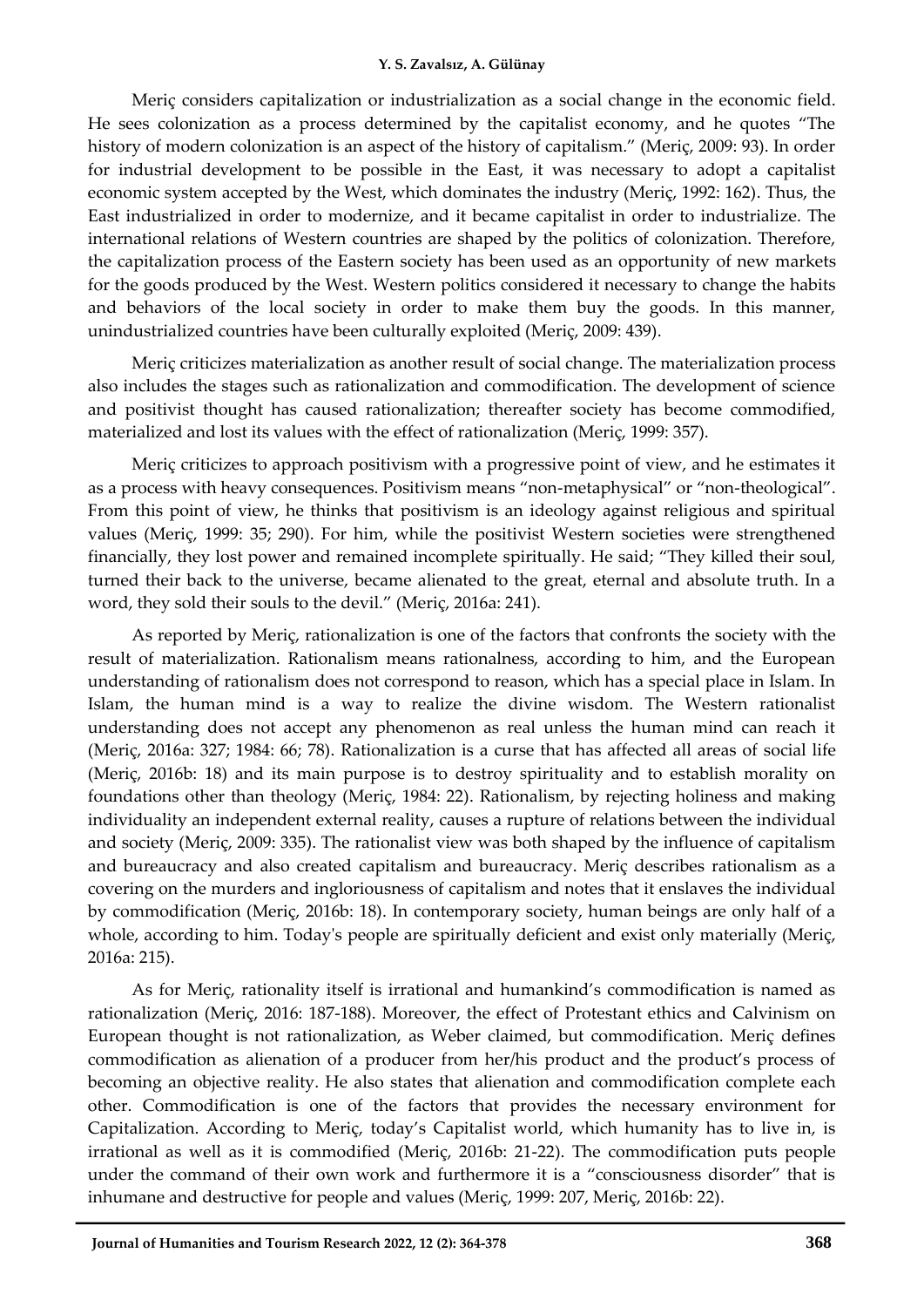Meriç regards alienation as the most important result of social change. He describes two types of alienation. The first one is the alienation of the East and especially the Islamic civilization from its past bright times (the successes it achieved in science, art, politics and trade) (Meriç, 2009: 213). The second type of alienation refers to the loss of national consciousness and the destruction of national values. Turkish society has become economically and subsequently socially alienated after the economic invasion of Europe; this is an example for the second type of alienation. The social change movement initiated in the Tanzimat Period led to devastating results such as harming the national culture, loss of national consciousness and alienation of the intelligentsia (Meriç, 1999: 279). In this context, it is necessary to focus on Meriç's views on culture and civilization, language change and the role of the intellectual.

Meriç deals with culture and civilization through a comparative analysis of Eastern and Western civilizations on the axis of social change. He recognizes that Western civilization has made progress in technical and scientific fields; however, he opposes imposing this level of civilization and the historical development process of this civilization on other nations. For Meriç, civilization should be understood and studied in a historical context. He criticizes the West's progressive and evolutionary approach to the concept of civilization, which connects the past to the present (Meriç, 2015b: 52). According to him, each civilization has its own historical development line, and the West takes place in human history only as a chapter (Meriç, 2015a: 167- 168). Evaluation of the West as the highest and most advanced civilization is a misconception that occurred due to the fact that scientific and technical developments were experienced in the West. Thus, the West has found a legitimate means of colonization by creating the aim of "civilizing countries where science and technology are not developed" (Ata, 2014: 166). For the West, especially for Europe, civilization is a purpose more than a reality (Meriç, 2016b: 82). Through the concepts of culture and civilization, the West threatens the fundamental elements of the social dynamics of the East (Ak, 2014: 158).

On the relationship between culture and civilization with social change, Meriç expresses that interaction between civilizations is inevitable and cultural diversity is important in the progress of civilizations. In this context, while societies affect each other, social issues cannot be transferred from one society to another as they are, and the effort to transfer eliminates the richness provided by diversity. Meriç gives importance to language, and he highlights that the language of a nation creates its national memory and culture represents this memory. Language is the way a society communicates with itself. Societies are able to know, understand, or record their past, values, works and goals with the opportunities provided by the language (Taşdelen, 2010: 98). Alphabet revolution, which he considers as the only freedom in the republican period, and language simplification are the policies that are applied on the language (Meriç, 2017: 266). As a result, these changes in Turkish language destroyed the culture, cut the ties between the traditions and society, and left the society rootless. The bridges between generations have been blown and a generation that lost its memory has been produced (Meriç, 2015a: 70). Language has lost its richness, thus generating ideas has become worthless and subsequently, the foundation of civilization has been shaken (Meriç, 2015b: 161). According to Meriç, the language revolution is a Vandalism and Turkish intellectuals competed each other in harming the language. He is against the intervention in the language and mentions that the language will develop on the same terms as the society. According to him, no one has the authority to reach this common treasure of past, present, and future. He verbalizes that it is crazy to move the language away from its richness by the means of narrowing it down, especially with the policy of purifying Turkish from foreign language words. Meriç also emphasizes that such a harmful change will not occur in any region of the world (Meriç, 2017: 266-270).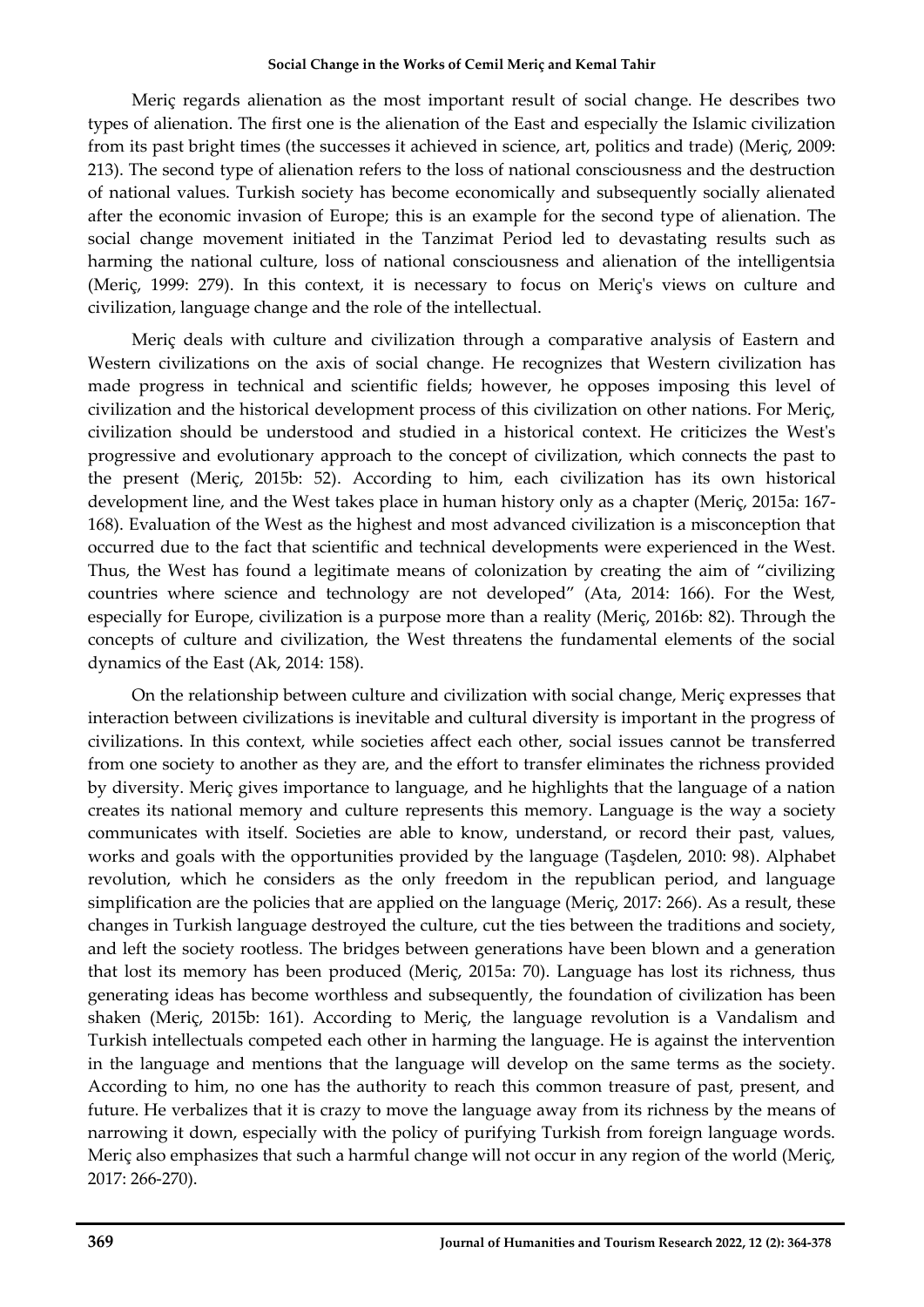Meriç analyzes and criticizes social change deeply, therefore he did not deal educational institutions out. The most important aim of education is to raise intellectuals. In Meriç's thought, the intellectual actually means the ideal person. He compares the madrasa, the educational institution of the ulema class, with the European-style schools of the intelligentsia. Meriç describes the ulema as individuals from the public. The education given by the madrasa opened every door in the Ottoman Empire as it was the only educational institution. To become a Kazasker, imam or mudarris (madrasa teacher), it was necessary to have a madrasa education. The ulama did not give importance in worldly affairs and they turned to religious life in time. Hence, they stayed away from the developments in the West such as the Reformation, the Renaissance and the Industrial Revolution. Eventually, this class lost its effectiveness and socially fell into background (Meriç, 1999: 391).

With the importance of westernization in the Ottoman Empire, education became westernized and European-style educational institutions were opened. The Translation Office has become the main institution that trains intellectuals. Besides, the primary condition of being an intellectual/scholar was considered as knowing a foreign language. Moreover, Meriç embodies that knowing a foreign language could bring a person up to the position of grand vizier (the prime minister in Ottoman). There was no need for any other qualifications. He criticized the superficiality of education in the Tanzimat Period (Meriç, 1999: 392).

It is clearly seen that Meriç concerns the Turkish education history with a critical approach. With the development of science, the Turkish education system has got out of date and has become empty in content. Schools have not been able to have a fully European-style content, have not been able to recognize the great ideas of the West, and have not been able to provide a high level of foreign language education. In addition to these, the education system does not have a fully national character. Eastern thinkers are not found to be worth reading, young generations grow up without knowing their history because they cannot read Ottoman Turkish, the establishment of a secular education system has raised a generation that has lost its spiritual values (Meriç, 2017: 267).

As for alienation, it is one of the consequences of social change and Meriç blames Turkish intellectuals for being responsible for alienation (Cangızbay, 2006: 536). Turkish intellectuals do not, cannot or do not want to see that social movements such as modernization, secularization and liberalization naturally progressed in Western societies. As a result, the intellectuals got disconnected from the social reality and alienated from its own people, history and values (Meriç, 2004: 210; 2017: 61). Meriç refers to the intellectual class as the "janissary of the West" and "the destitute". The intellectual class of the Tanzimat Era lost its identity and cultural values during the Westernization period (Meriç, 1999: 279). He describes the intellectual group who tried to memorize European thought like a catechism as a foolish servant who steals medications from his master. He means that they imitated the practices of Western societies without understanding Western thought. The intelligentsia was in a state of unconsciousness. Without knowing the essence, history and scope; Turkish intellectuals used the terms such as modernizing and modernization which express the bad intentions and political ambitions of the West (Meriç, 2009: 32; 79-80; 2017: 229). Meriç, after 19th century intellectual class, denotes that the intellectuals in the 20th century did not know the West but they either admired or became hostile to the West. He criticizes these two fronts. The mistakes made by the intellectuals under the influence of the Westernization movements of the Tanzimat and Republican era made a group hostile to the West. This group, hiding behind tradition, approached all innovations with hesitation, fear and hostility. On the other hand, there was a segment that did not realize the disappearing values while Westernizing, that regarded tradition as obscurantism, that did not know its past or that was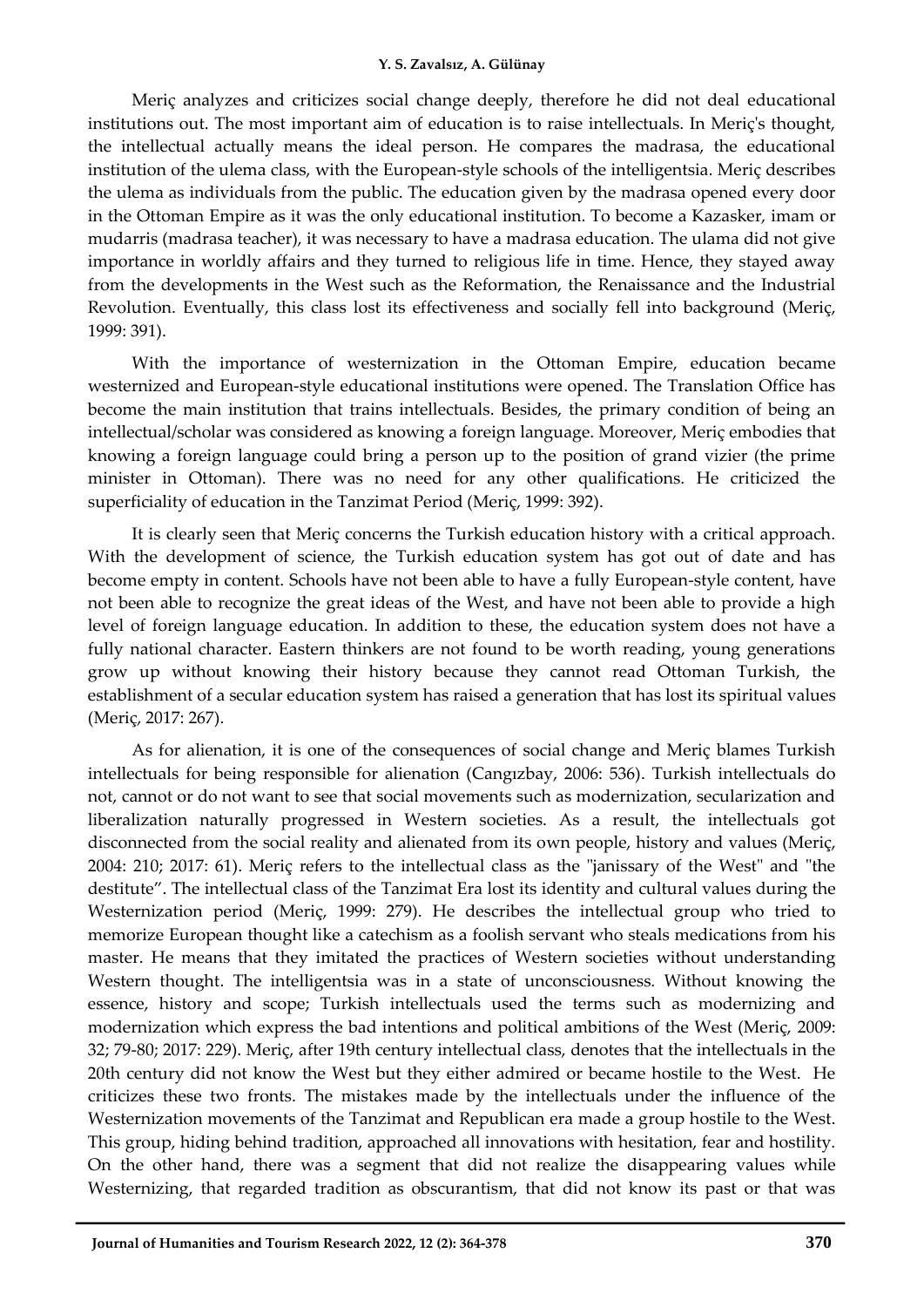ashamed of it. This group admired and accepted every Western thought without question. Both groups have dragged Turkish society to an intellectual and political disintegration, corruption and extinction (Meriç, 2004: 197). "It is blindness not to learn Europe but the person who learns Europe got disconnected from his country." Meriç says (Meriç, 2017: 282). He thinks that intellectual alienation is a bilateral situation in Turkey. Just like being stuck in the past, escaping from it is an alienation that will always lose eventually.

When it comes to religious institution, Meriç analyzed it by comparing the Muslim East with the Christian West. East represents soul, spirituality and heart. The West, on the other hand, separates physical and spiritual activities and value only the material without understanding the unity of spirit and material (Meriç, 2018: 23; 29).

According to Meriç, the Ottoman Empire represents a miracle, because it perfectly incorporated Turkish blood and the religion of Islam (Meriç, 2017: 260). Thanks to Islam, the Ottoman Empire established a civilization based on the unity of faith, assembling different nations under the same roof. The administration of Ottoman Empire was based on the ecclesiastical rules that Meriç defines as "nomocracy". This type of an administration benefited from the pan-islamism and it got its strength from principles such as supremacy of ecclesiastical law. Meriç states that Islam is a religion based on equality and democratic perspective. Islam has already conquered the equality that the West is trying to achieve, he says. In the modern Western perspective, God is the mind. However, according to Meriç, this perspective has chained society to materials and figures. The religion of Islam does not divide people materially and spiritually. In the West, rationalism opposes the church and religion because the church protects privileges such as the class and the wealth. In the Ottoman Empire, wealth does not bring any privileges to individuals. From a legal point of view, Islam makes the caliph and the beggar equal, does not recognize any class and appeals to humanity. Religion is an opium for Europe. For the Ottomans, religion is consciousness, communion, love. In terms of Western society structure, secularization is a progress. Meriç emphasizes that in Turkish society secularization resulted in spiritual disintegration (Meriç, 1999: 282; 2016a: 172-182).

According to Meriç, the religion of Islam lost its social importance in the social change experienced in the years from the Ottoman Empire to Turkish Republic. During the Tanzimat Era, Ottoman intellectuals admired the strengthening Western civilization. In this period, rationalization and secularization processes were imitated inexperiencedly and roughly by ignoring historical and social differences. However, they resulted in failure. According to Meriç, to become westernized means to move away from Islam and to break with belief (Meriç, 1999: 291; 397). Europe's relationship with the East was driven by imperialist aims, and the West aimed to kill the divine feelings in the Turkish intellectuals and to turn the Ottomans into an ethnic dust. Europe achieved these imperialist goals, at least on the part of the intellectuals. The intelligentsia regarded Islam as obscurantism and instead, they adopted Western materialistic values. The public was faithful to their religion, but their faith was transformed into a shallow, apathetic and reified belief (Meriç, 2016a: 176-177; 2017: 230). In the years after the proclamation of the Republic, a new state ruled by bureaucrats was created and the Westernization movement that started in the Tanzimat Era was institutionalized. Islam is the institution that keeps our ties with the Ottomans alive, as it is the basic element that makes up the Ottoman lifestyle. However, the Republican regime wanted to cut its connection with its roots in the Ottoman Empire. For this reason, the Republican ideology paid attention to emphasize the Central Asian roots by deliberately leaving religion in the background (Meriç, 1999: 164; 293; 398).

Social change constitutes the basic context of Meriç's thoughts and works. In this article, his views and comments on the concepts of culture and civilization, the elements that make up the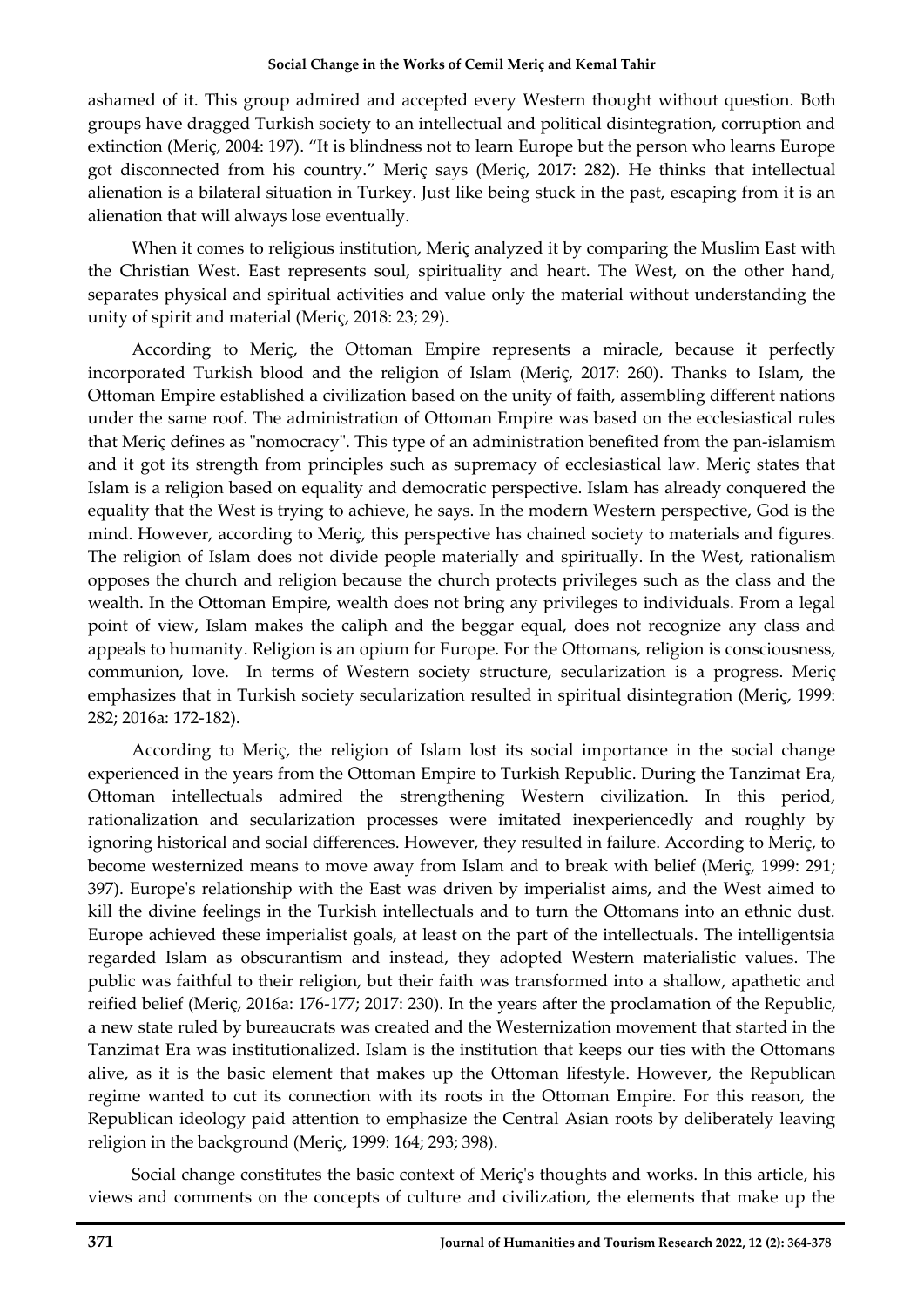culture, the education system, the Turkish intellectual, and the religion as a social institution have been analyzed in the social change context. Meriç's critical point of view to the social change could be seen in all his works. Because he was known as a conservationist, his viewpoint seems predictable. However, Meriç emphasizes that his travel started in the Western world of ideas. Meanwhile, Meriç strengthens his ideas referring to many different thinkers and eventually he arrives a point which is distinctive and synthesized.

## **4. SOCIAL CHANGE IN KEMAL TAHIR**

Kemal Tahir focused on analyzing the dynamics of the Turkish social structure in his works and he tried to examine the historical background of social change (Gündüz, 2010: 322). In his works, he dealt with the living conditions of the Ottoman society, the transformation to the Republican regime, and the traces of this process in social life.

One of the reasons for Tahir to focus on the subject of social change is to reach the unchanging, underlying phenomenon. He concludes that the underlying basis of the change is the East-West opposition (Eğribel, 2010: 65; Yıldırım, 2010: 272). Tahir considers the Westernization process as a policy and displays a negative approach to this process. On the other hand, he accepts the expressions "modernization" and "rationalization" as concepts referring to a positive change (Tahir, 1992a: 13).

Dealing with the change in the transition period from the Ottoman state and society structure to the Republican period, Tahir first analyzes the social conditions under which this change took place. As an Eastern state, the Ottoman Empire undertook the task of defending the East against the West. In addition, in the Ottoman social structure, the state took on the task of continuing production and providing basic services. When the territory of the Ottoman Empire expanded as a result of military and political successes, the defense costs of the state and the cost of the services it provided to the society increased. Therefore, the state began to fail to fulfill its duties, and this caused deterioration in the social order. Meanwhile, the bourgeois class in the West was growing, developing its economic and political power, forming a unique idea and belief system, and establishing its dominance by winning social and political victories. While the bourgeois class developed and strengthened by gaining experience in trade, politics, law and science, it also changed and strengthened the Western states with itself. While the West was getting stronger, the Eastern states were confident of their own power and superiority until they suffered major military defeats. It was these great military defeats that made the Ottomans accept the superiority of the West. Only after these defeats, Ottoman statesmen believed that a change was necessary and took the technical developments of the West as an example (Tahir, 1992b: 391- 392; 313-314).

Tahir is also interested in how the change takes place and deals with this process, which started in the Tanzimat Period and extended to the Republican years, in the context of historical continuity. He states that social change in the Ottoman Empire occurred as an obligatory, slow, top-down and baseless process. In order to prevent collapse, statesmen applied to Westernization first in the military and technical field, and then as a cultural modeling process. In this process, the Ottoman state structure had to resemble a structure that represented the opposite of itself and could even be considered its enemy. While applying this undesirable change, the governors adopted a principle of "the later the better and the less the better". Tahir directly associates this with the Eastern society structure which was introverted and lacking organic ties. Furthermore, he implies that in the East many changes concerning the whole society were made by the administrative staff. These changes did not originate from a fundamental and social basis, hence, were not adopted by the people. However, the ruling class strived to continue without the support of the people and without a real ground. According to Tahir, social change, which started in the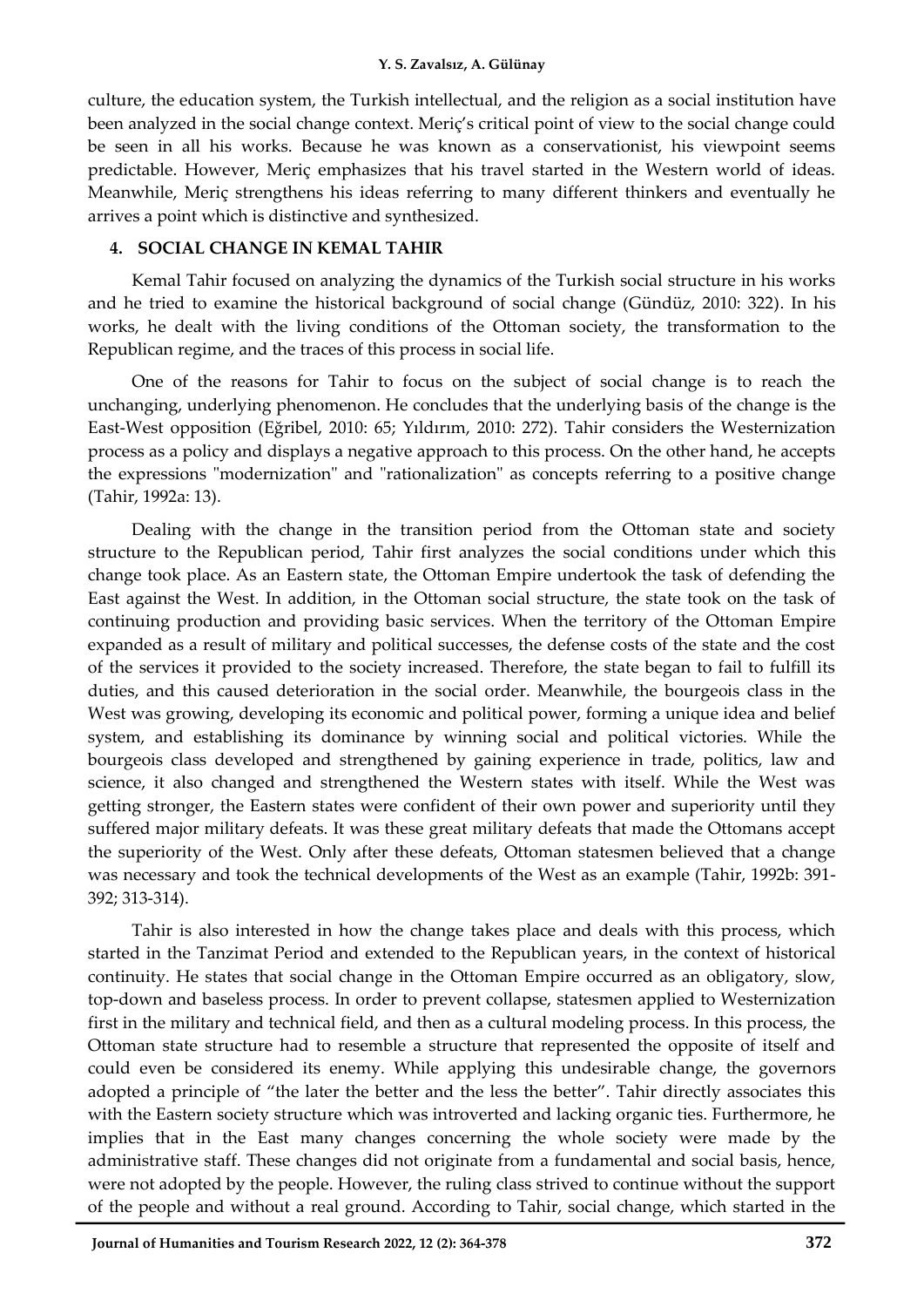Ottoman Empire but did not end with it, turned into a policy in the Republican regime. He described the social change movement in the foundation period of the Republic with the term "Westernization leap" and criticized going on this movement with the wrong methods started in the Ottoman Empire. In the Republican regime, The Westernization policy continued to be a process implemented by the decision of the government authority instead of relying on social background. The government officials tried to strengthen the state and political authority in order to find solutions to social problems. Yet, they made mistakes. Even though the state gained power in an authoritarian sense, it was under difficult economic and political conditions. Thus, the state applied pressure on the people, could not fulfill its promises and could not solve the problems of the people. The most important mistake that reveals this result was to try to change by ignoring the needs and tendencies of the people. According to Tahir, westernization in this way is a futile effort (Tahir, 1992a: 14; 31-38; 63).

Tahir also criticizes that in Turkey, social change was understood as capitalisation. In Western societies, the capitalist-bourgeois class came to the point to shape the legislative and executive system, judicial system, economic order, industry, and science after a process that lasted for centuries (Tahir, 1992c: 119-120). Yet in our country, it was believed that raising a bourgeois class was sufficient to be strong like the West. Consequently, the state spent a great effort making individuals rich and putting state enterprises at the service of the rich. This policy created an exploitation system which means the loss of the most important feature of the state structure. The Anatolian Turkish state had always had a populist characteristic throughout its history. This new statist-capitalist structure was a social system in which the people were exploited, and the rich were favored. Thus, it caused a break and corruption in the state-society relationship. Furthermore, the newly created wealthy class retained its old mentality, since it had not gained in a capitalistic thinking in its historical background. It was aimed to share the task of carrying out the economic relations fully undertaken by the state with a newly formed bourgeois class. However, the burden got heavier with useless investments since this class did not emerge (Tahir, 1992a: 64).

According to Tahir, the Western society was based on exploitation and the main reason why the Eastern social structure could not prevail over the Western is the lack of bourgeois class. The East's refusal to accept personal property, which is characteristic of the East, prevented the formation of a bourgeois-like class. This situation made it easy for the East to establish empires, grow and rise rapidly, and live long, but later on, it lagged behind the developments. The Ottoman Empire experienced economic problems under these conditions, and those who wanted to save the state chose to imitate the development model of the West.

While Tahir states that intercultural interaction is possible, it is also impossible for a society to leave one civilization and enter the domain of another (Tahir, 1989a: 151). It should be paid attention to preserve cultural and traditional value during their interaction with each other in order to prevent the disintegration of civilizations. It is not possible for social change to be beneficial by one society to imitate another. However, when societies choose the path of enrichment with the features suitable for their own structure, they can experience a correct and beneficial social change process. Westernization in our country is not structural but a modal policy and a superficial social movement that does not have roots in the deep (Tahir, 1992c: 45). Tahir claims the economic structure determines the circle of civilization to which a society belongs. Therefore, he considered the Ottoman Empire as an oriental society in terms of infrastructure rather than geography. All the steps taken in the Westernization process, which started in the Ottoman Empire and continued in the Republican years, were inconclusive and unsuccessful, as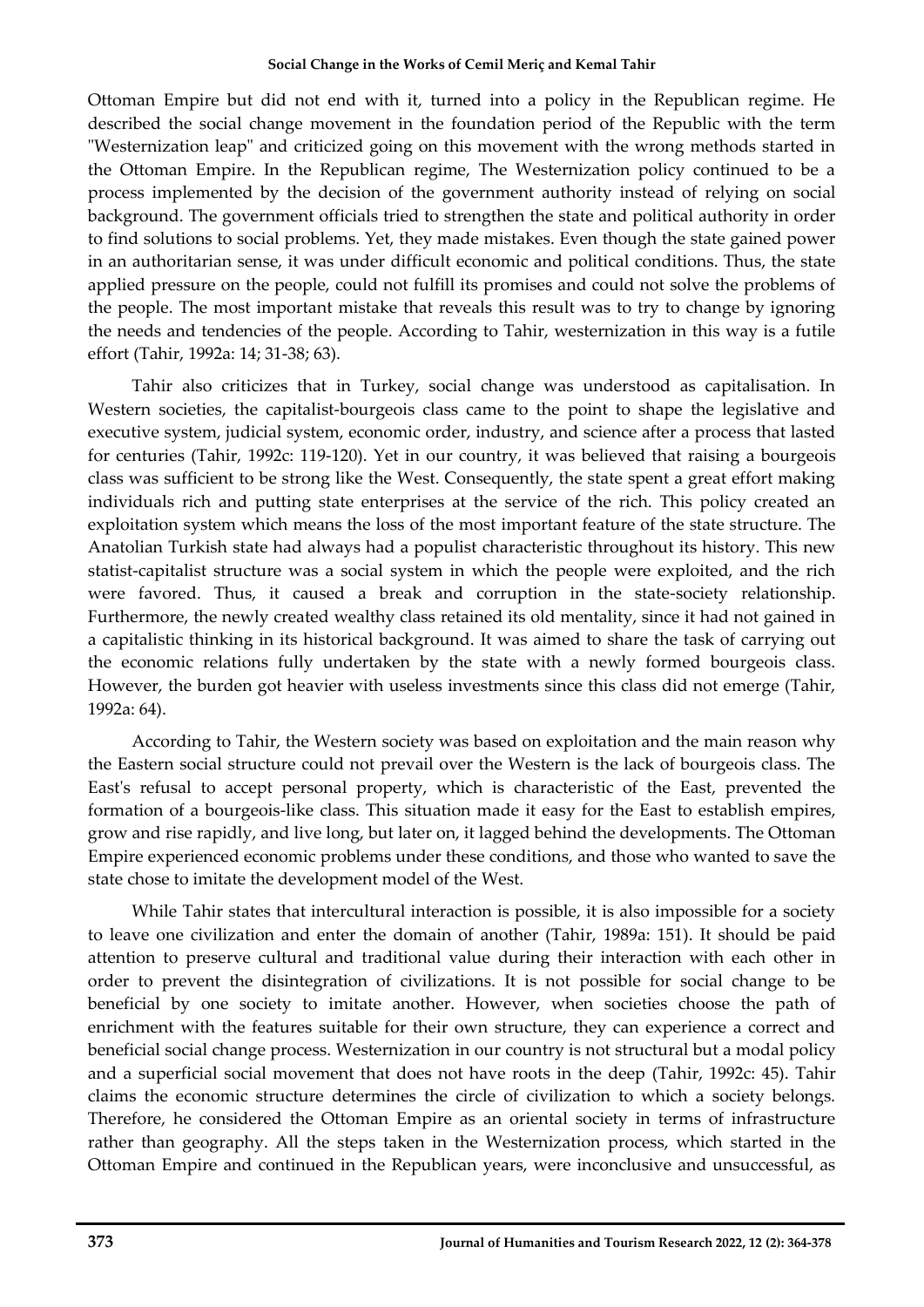they were limited to the technological field, lifestyle and traditions, not applied in the economic basis (Tahir, 1992b: 56).

Tahir regards Westernization as a colonization policy directed by the West to the Eastern societies. Western colonialists evaluate the transformation need of the East as an opportunity for their interests. This colonization policy, which is incompatible with the social structure and not based on social dynamics, results in a cultural crisis or alienation (Tahir, 1992a: 13; Taşdelen, 2012: 22; Sümbüllü, 2006: 441). Tahir emphasizes that societies will be fed from their own history in the process of change and states that those who do not know their own historical facts cannot be able to benefit from any foreign cultures (Tahir, 1989a: 273).

Since social change plays an important role in the relationship between language and culture, Tahir also touched upon this issue. Language is an undeniable tool that creates thought (Tahir, 2005a: 48). Language is a national institution that develops with the society and takes shape with the history of the society, as well as forming the cultural structure of a society. With the intervention to simplify the Turkish language, the natural flow of the language was changed, and the language was damaged. With the Westernization movements, Turkish society has moved away from its history, and this is reflected in the Turkish language. According to Tahir, the change that the language, as a product of national memory, undergoes in the natural process is positive, but it is harmful to make political innovations in the language (Tahir, 1989a: 29; 181; 302).

Tahir gives importance to the interaction of socio-cultural structure and educational institution in his works, and he also deals with educational institutions affected by social change. He compares the religious education predominantly given in the madrasa with the modern education in Western schools. In this framework, madrasas are presented as corrupt institutions where arbitrary practices are observed. Those who receive education and give education in madrasas are represented as people who abuse it to gain social status (For detailed information, see Tahir, 2010a: 82-86; 152; 2009: 124; 2006: 89; 151; 2000; 52; 1995: 161; 1996: 262; 1976: 285). In addition, Tahir discusses the effects of the new state policy on education, the adoption of Latin letters, the alienation of education, and tries to outline the problems of madrasa and modern educational institutions together. He emphasizes that the new intellectuals distance themselves from Turkish culture and history due to the influence of their education. They do not recognize the social conditions in which they live, and they even find them strange. In Tahir's novels, there are some characters who are sent to Western countries for education or who study in Western-style schools and Tahir portrays them as individuals alienated from social structure and historical realities. On the occasion of these characters, he wants to picture that it will cause a break between the intellectuals and social reality to change the education system without a foundation or a ground and to apply the system based on another society. In Tahir's novels, the characters who are educated in Western-style institutions, appear as estranged and alienated intellectuals (Tahir, 2005a; 2010a; 2016). Another point he emphasizes is that the imperial powers use the education system to colonize. The West has reached its goal of destroying the Ottoman Empire by educating pro-Western intellectuals in its schools and continues its colonization policy by offering Westernization as a solution and a recipe to the problems (Tahir, 2005b: 243; 1992a: 134).

One of the problems Tahir mentions about the education system is related to the alphabet revolution. According to him, the alphabet revolution is a rootless change (Tahir, 2010b: 98). Tahir thinks that our educational system is deprive of a national inclination and a unique Turkish conception of the world; hence, education has turned into a mess with the new alphabet. Societies that adopt and imitate patterns that do not fit their own structure are condemned to humiliation (Tahir, 1992a: 220).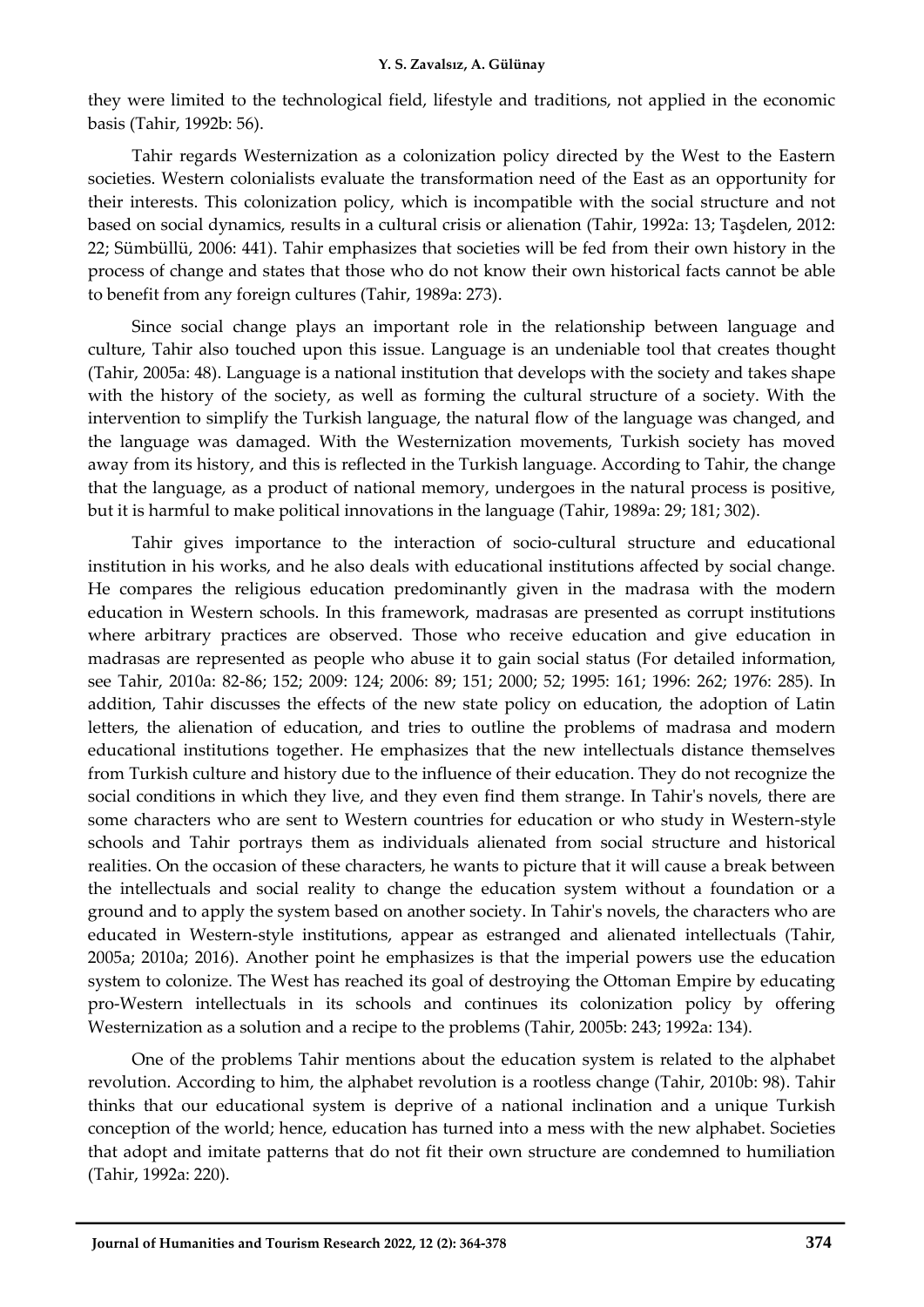In Tahir's works, two types of intellectuals are compared, and intellectuality is discussed in this way. The first type of intellectual is educated by Western methods and alienated, but also s/he is also portrayed as an honest and good-hearted individual. In addition, the second type, who was educated in a madrasa, abuses the religious feelings of people, and appears as a deceitful and bad hodja (See. Tahir, 2010b; 2016). Among these two types of intellectuals that Tahir compares, the given message is that the real intellectual is the first type of intellectual who is well-intentioned, albeit alienated. But this real intellectual, caught between two worlds, was dragged into the drama caused by social change.

The trilogy named Esir Şehir is a work that focuses on the place and responsibility of intellectuals during the First World War and the political events that followed it. The protagonist, Kamil Bey, symbolizes Kemal Tahir's view of the intellectual. He is an intellectual who is unaware of the social realities of his country, alienated from his people, and he represents the intellectuals of the period. Tahir has drawn a picture of an intellectual who is pro-Westernization, who knows Western languages and the social conditions of the West, but is unaware of the political, economic and social structure of the Ottoman Empire. Kamil Bey confronts the realities of his country only when his economic situation deteriorates, and he has to return to Istanbul. Thanks to his friends who are supporters of the Kuvayi Milliye, he mingles with the people and begins to feel sensitivity and responsibility towards social problems. Tahir criticizes that the intellectuals remained distant from the people in the Ottoman Empire through the character of Kamil Bey. Yet, on the other hand, he shows that the defeat of the empire left the intellectuals under the influence and discouraged them. In addition, he expresses that the Westernization policy created a differentiation in the social structure: the intellectuals' and the people's understanding of Westernization was completely different from each other, and it was not possible to be westernized as it was idealized (Tahir, 2005a: 10-11; 72; 186-188). In other respects, when the intellectual encounters the social reality, tries to learn his society and understand his people, and remembers his national values, he will have fulfilled his duties towards his country and people (Tahir, 1990: 9-11).

One of the subjects that Tahir pays attention in the center of social change is the phenomenon of crime. He has a critical viewpoint towards crime. In his works, traditional social structure does not care about education, on the contrary, educated individuals are perceived as the ones who move away from moral values and become irreligious (See. Tahir, 1976: 192; 1995: 59-60). Tahir reflected that as a result of this false belief, individuals are deprived of education and this deprivation is the most important factor that increases criminal behavior (Erol, 2013: 898). While the primary factor that reveals the deviant behavior in Tahir's novels is regarded as ignorance and lack of education, poverty is emphasized as another factor. The historical background of the novels covers the collapse period of the Ottoman Empire, the years of national wars, and the process experienced under difficult conditions such as the 1st and 2nd World Wars. Within the framework of these conditions, poverty emerges as an important factor that pushes the characters into crime (Gülendam, 2008: 386-387). According to Tahir, both lack of education and poverty, which cause the individual to commit crime, are related to the incorrect state policies implemented in the process of social change. Meanwhile the society is left uneducated, the newly established state failed to raise awareness in the society and even distanced the society from the state. Tahir marks that by applying an imitative policy of progress, society has become distant from its social origins. He thinks that this process of metamorphosis results in moral collapse and inclination to crime (Erol, 2013: 893).

Tahir points out that the effort for social change, which has been going on for 150 years regardless of the social structure and historical conditions, has failed as a result of its rootlessness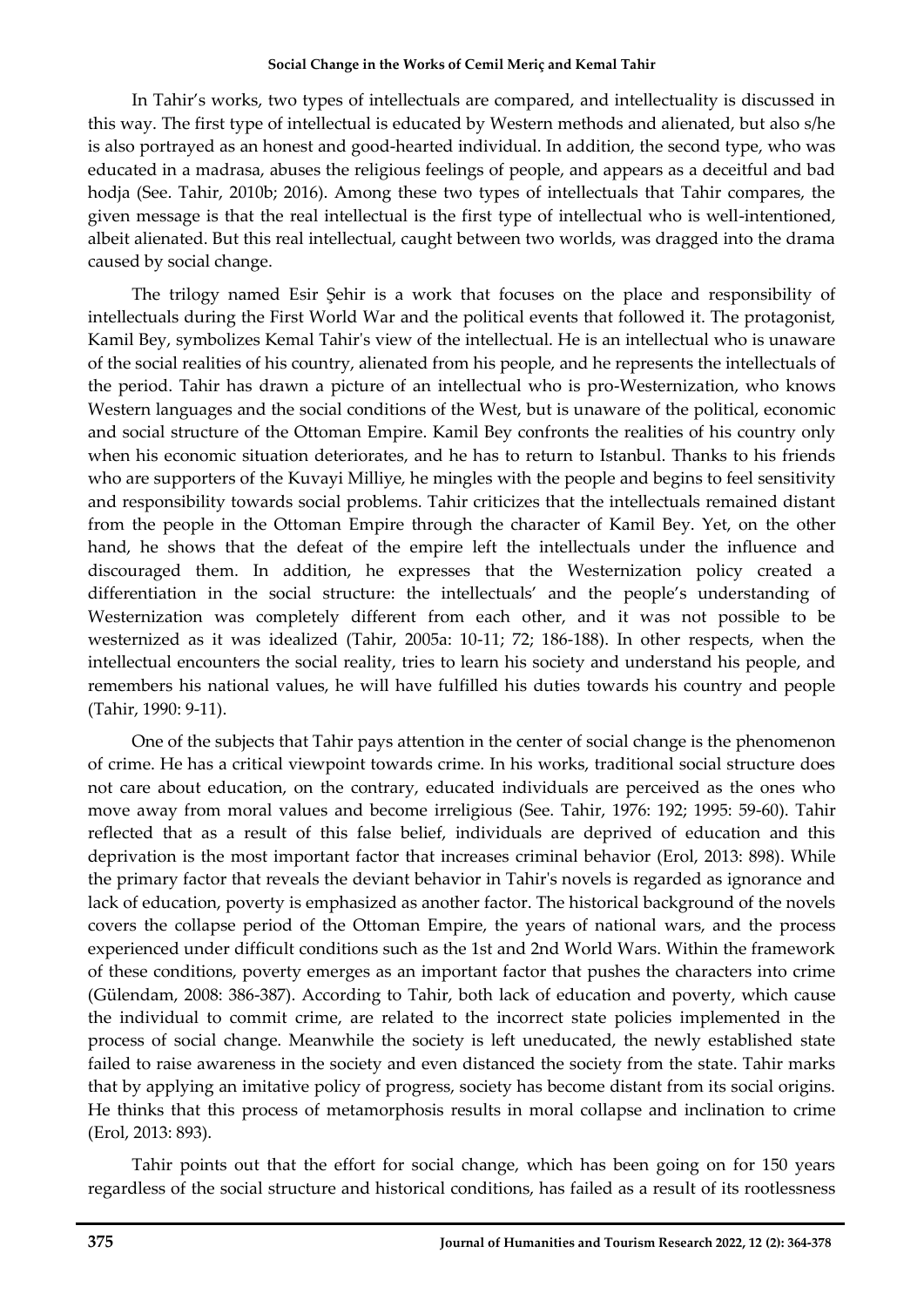and distance from being scientific. He thinks that the Turkish states established in Anatolia are inclined to a socialist social change model in terms of their social structure and historical development conditions. According to Tahir, if the Ottoman Empire had met with socialism, it could have carried out a Westernization movement that was more suitable for its socio-economic conditions. From his standpoint, the Republic of Turkey should abandon its statist capitalist socioeconomic structure and turn to state socialism, which opposes domestic and foreign exploitation and has a truly populist understanding, and the policy of social change should be rearranged in this way (Tahir, 1992a: 15; 61; 66).

## **5. CONCLUSION**

With regard to social change, it can be observed that the views of Meriç and Tahir intersect at many points. Both agree that social change is an economic-based metamorphosis process, a capitalisation effort. Meriç thinks that the aim of colonizing the East is legitimized by false names such as modernization and Westernization. Tahir agrees with Meriç's view and states that Westernization is a process of colonization. The main issue that unites the two thinkers is that they consider the East and the West as two conflicting civilizations and that social change is an economic-based process. Meriç discusses social change through the clash of civilizations and emphasizes that the main purpose of the West is to exploit the East economically. While considering these two civilizations as the antithesis of each other, Meriç regards the West as the dominant ideology in the context of cultural imperialism. Tahir's approach is in this direction as well. Tahir implies that the main factor that separates the two civilizations from each other is the current economic conditions and production styles. Tahir explains the Ottoman society and the Eastern society structure with the concept of AMP (Asiatic Mode of Production). He views the relations established with the West as creating an exploitation order. Both thinkers criticize capitalist ideology and imperialist political aims in their works. This means that they approach the issue from the perspective of conflict theory.

Meriç and Tahir differ in their views of the meaning they attribute to the concepts of modernization and rationalization. Tahir shows a positive approach to these modernization and rationalization processes and views them as scientific, cultural and economic developments. Meriç, on the other hand, perceives the modernization process as one of the names of colonization and he believes that it is not different from concepts such as Englishization, Westernization or modernization, and that they are names used to cover up the same bad intentions. He mentions that the rationalization process looks like referring to a scientific or technical progress, but actually drags the society into mechanization and into losing its moral values.

## **REFERENCES**

- Ak, U. (2014). Kendimizi Tanımak ve Öteki: Cemil Meriç'te Avrupa Medeniyetinin Tekelleşmesinin Eleştirisi. *Mütefekkir,* 1 (2), 153-163.
- Arslantürk, Z. ve Amman, M. T. (2011). *Sosyoloji: Kavramlar, Kurumlar, Süreçler, Teoriler*. İstanbul: Çamlıca Yayınları.
- Ata, R. (2014). Mustafa Reşit Paşa ve Tanzimat. *Mütefekkir,* 1 (1), 159-173.
- Bottomore, T. B. (2015). *Toplumbilim: Sorunlarına ve Yazınına İlişkin Bir Kılavuz.* (Ü. Oskay Çev.) İstanbul: İnkılap Kitapevi.
- Cangızbay, K. (2006). Cemil Meriç Üzerine. *Modern Türkiye'de Siyasi Düşünce, Cilt 5 Muhafazakârlık* içinde. (T. Bora ve M. Gültekingil Edt.) İstanbul: İletişim Yayınları.
- Durkheim, E. (1960). *The Division of Labor in Society.* (Translated by G. Simpson). Illinois: The Free Press of Glencoe.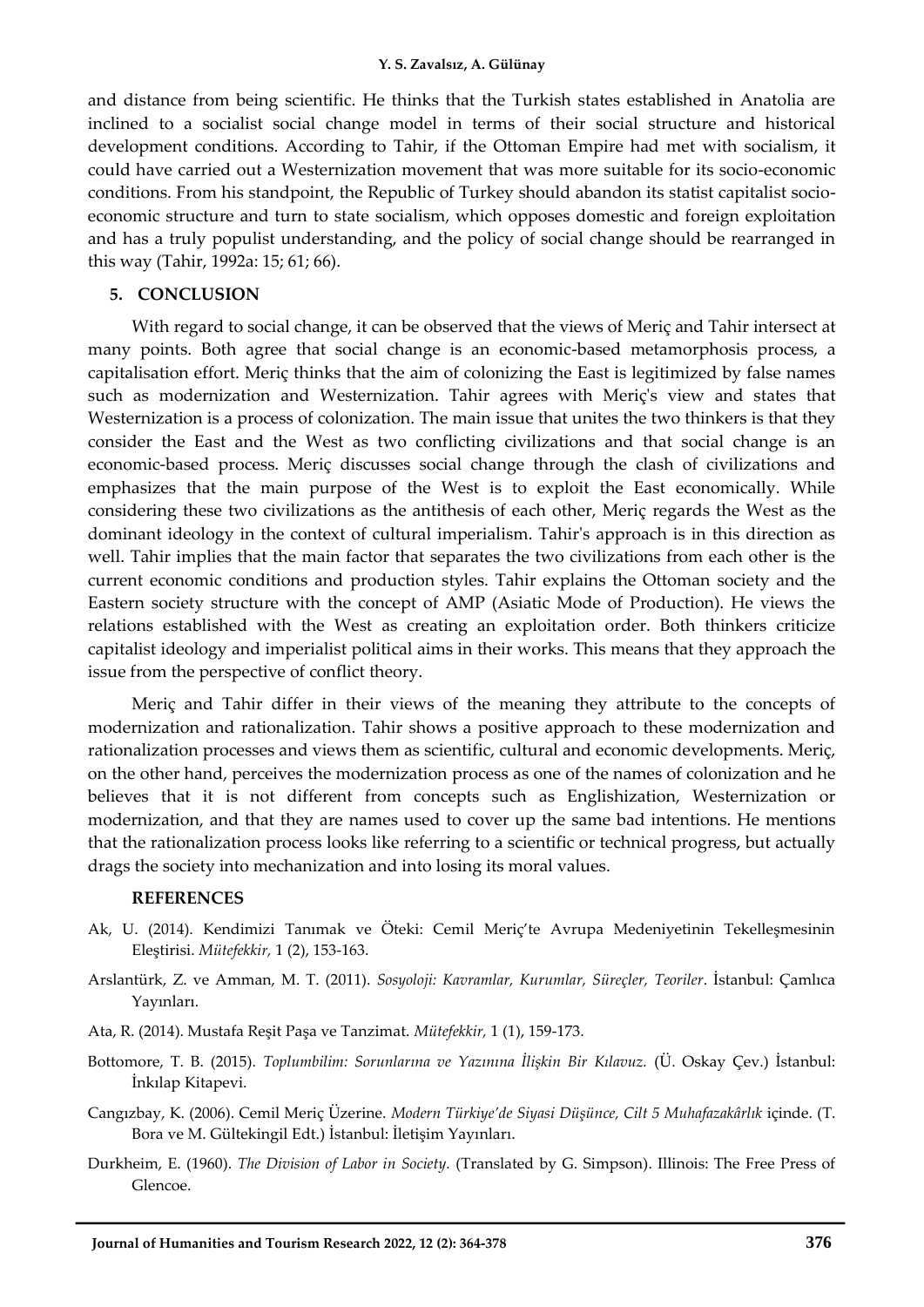- Eğribel, E. (2010). Kemal Tahir Düşüncesinin Dinamizmi: Sosyalizm, Batıcılaşma ve Doğu Sorunu. *Bir Kemal Tahir Kitabı: Türkiye'nin Ruhunu Aramak* içinde. (K. Kayalı Edt.) İstanbul: İthaki Yayınları.
- Erol, K. (2013). Kemal Tahir'in Köyün Kamburu Romanına Edebiyat Sosyolojisi Açısından Bir Bakış. *International Journal of Social Science,* 6 (3), 879-903.
- Gülendam, R. (2008). Kemal Tahir'in Kadın Mahkumları: Karılar Koğuşu. *Turkish Studies International Periodical for the Languages, Literature and History of Turkish or Turkic,* 3 (2), 382-408.
- Giddens, A. (2006). *Sociology.* Cambridge & Malden: Polity Press.
- Gündüz, O. (2010). Kemal Tahir Romanlarında Toplumsal Değişme ve Köy. *Kemal Tahir 100 Yaşında* içinde. (E. Eğribel ve M. F. Andı Edt.) Ankara: Kültür ve Turizm Bakanlığı Yayınları.
- Haferkamp, H. ve Smelser, N. J. (1992). *Social Change and Modernity.* Berkeley, Los Angeles & Oxford: University of California Press.
- Hughes, J. A., Sharrock, W. ve Martin, P. J. (2003). *Understanding Classical Sociology: Marx, Weber, Durkheim.*  London, Thousand Oaks & New Delhi: Sage Publication.
- Kongar, E. (1995). *Toplumsal Değişme Kuramları ve Türkiye Gerçeği.* İstanbul: Remzi Kitabevi.
- Marshall, G. (2009). *Sosyoloji Sözlüğü.* (O. Akınhay ve D. Kömürcü Çev.) Ankara: Bilim ve Sanat Yayınları.
- Marx K. ve Engels, F. (2013). *Alman İdeolojisi.* (T. Ok ve O. Geridönmez Çev.) İstanbul: Evrensel Basım Yayın.
- Meriç, C. (2018). *Bir Dünyanın Eşiğinde.* İstanbul: İletişim Yayınları.
- Meriç, C. (2016a). *Bu Ülke.* İstanbul: İletişim Yayınları.
- Meriç, C. (1984). *Işık Doğudan Gelir.* İstanbul: Pınar Yayınları.
- Meriç, C. (2015a). *Jurnal I. İstanbul:* İletişim Yayınları.
- Meriç, C. (2004). *Jurnal II.* İstanbul: İletişim Yayınları.
- Meriç, C. (2009). *Kırk Ambar II.* İstanbul: İletişim Yayınları.
- Meriç, C. (2015b). *Kültürden İrfana.* İstanbul: İletişim Yayınları.
- Meriç, C. (2017). *Mağaradakiler.* İstanbul: İletişim Yayınları.
- Meriç, C. (1999). *Sosyoloji Notları ve Konferanslar.* İstanbul: İletişim Yayınları.
- Meriç, C. (2016b). *Umrandan Uygarlığa.* İstanbul: İletişim Yayınları.
- Ozankaya, Ö. (1973). Toplumsal Değişme Üzerine Düşünceler: Yaşamı Değiştirmek, Yasayı Değiştirmektir. *Ankara Üniversitesi SBF Dergisi,* 28 (3), 35-55.
- Ritzer, G. (2010). *Sociological Theory.* New York: McGraw-Hill.
- Shils, E. A. ve Finch, H. A. (1949). *Weber on the Methodology of the Social Sciences.* Illionis: The Free Press of Glengoe.
- Slattery, M. (2011). *Sosyolojide Temel Fikirler.* (Ü. Tatlıcan ve G. Demiriz Yay. Hazırlayan). Bursa: Sentez Yayıncılık.
- Sümbüllü, Y. Z. (2006). Kemal Tahir'in Tarihi Romanları Üzerine Oluşumsal Yapısalcı Eleştiri Bakımından Bir İnceleme. (Basılmamış Doktora Tezi). Erzurum: Atatürk Üniversitesi SBE, Türk Dili ve Edebiyatı ABD.
- Swingewood, A. (1998). *Sosyolojik Düşüncenin Kısa Tarihi.* (O. Akınhay Çev.) Ankara: Bilim ve Sanat Yayınları.
- Tahir, K. (1976). *Bozkırdaki Çekirdek.* İstanbul: Bilgi Yayınevi.
- Tahir, K. (2005a). *Esir Şehrin İnsanları.* İstanbul: İthaki Yayınları.
- Tahir, K. (2010a). *Esir Şehrin Mahpusu.* İstanbul: İthaki Yayınları.